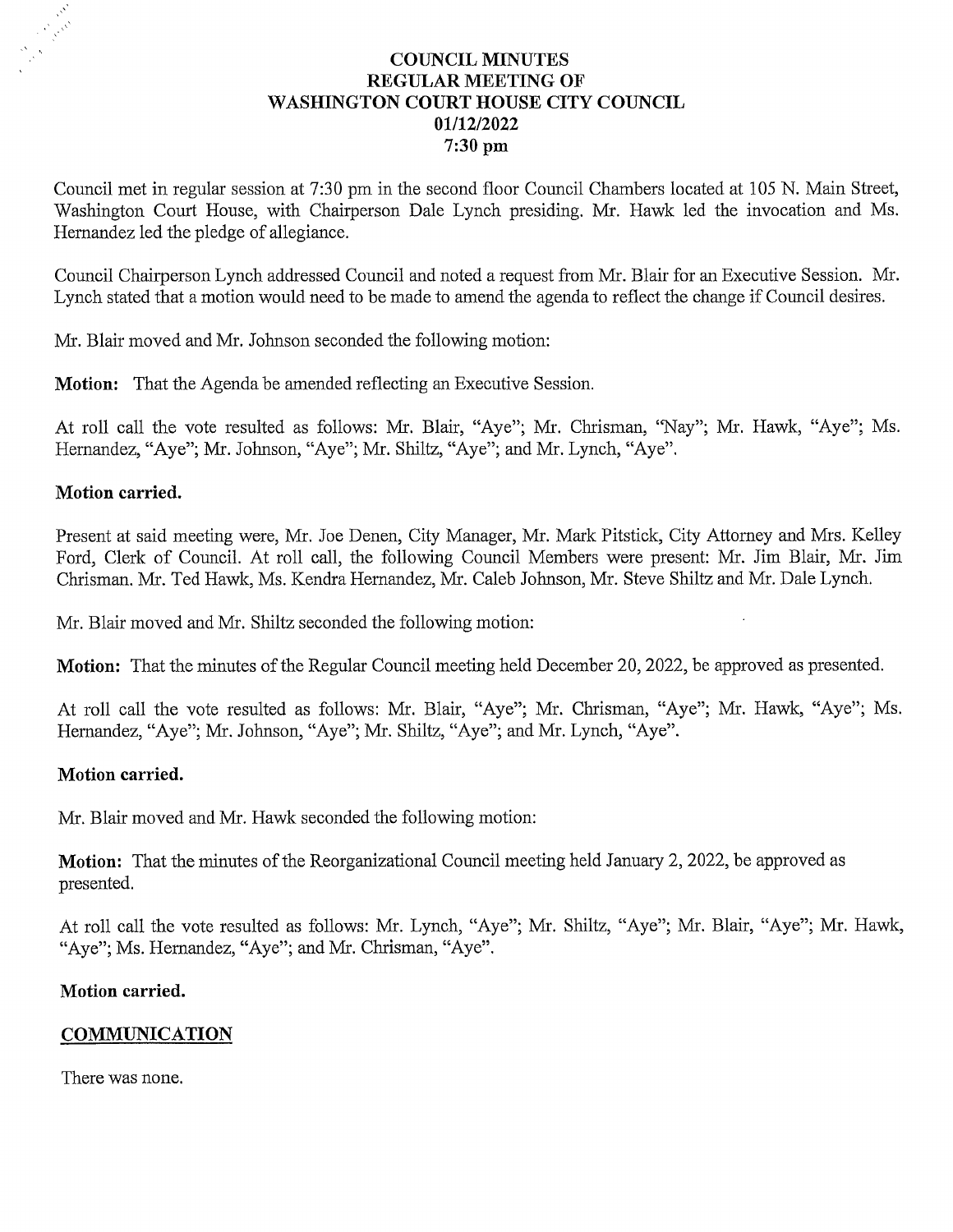## 2. NEW LEGISLATION (in writing)

### A. RESOLUTION NO. R01-2022 (first reading)

# RESOLUTION AUTHORIZING JOSEPH J. DENEN, CITY MANAGER, OF THE CITY OF A RESOLUTION AUTHORIZING JOSEPH J. DENEN, CITY MANAGER, OF THE CITY OF WASHINGTON COURT HOUSE, TO ENTER INTO AN AGREEMENT WITH FAYETTE COUNTY WASHINGTON COURT HOUSE, TO ENTE<br>FOR THE CONFINEMENT OF PRISONERS.

Mr. Shiltz moved and Mr. Hawk seconded the following motion:

Motion: That Resolution No. R01-2022 be placed on first reading.

At roll call the vote resulted as follows: Mr. Lynch, "Aye"; Mr. Shiltz, "Aye"; Mr. Blair, "Aye"; Mr. Hawk, "Aye"; Ms. Hernandez, "Aye"; and Mr. Chrisman, "Aye".

#### Motion carried.

### I). MISCELLANEOUS

Mr. Hawk welcomed Plastilene to the community. Mr. Hawk read Plastilene logo in Spanish.

Mr. Chrisman wished everyone a New Year.

Mr. Chrisman welcomed the students to Council.

Mr. Chrisman congratulated Mr. Lynch and Mr. Shiltz for their voted positions as Council Chairperson and Vice Chairperson.

Mr. Johnson thanked everyone in attendance.

Mr. Johnson advised that he looked forward to a new year and expressed his optimism for a good year.

Mr. Blair welcomed everyone in attendance.

Mr. Blair read a speech to Council and our Community. Mr. Blair expressed his pledge to do his best for the citizens of Washington Court House and Council.

Ms. Hernandez welcomed everyone to Council, specifically noting Mrs. Woods attendance at Council.

Mr. Shiltz stated that he hoped for a productive 2022 year.

Mr. Lynch noted that he would like to have a Council work session to discuss goals of City Council. Mr. Lynch noted that most success comes from those who set goals.

### E. Adjournment

Mr. Blair moved and Ms. Hernandez seconded the following motion:

Motion: That the Regular Meeting be adjourned into Executive Session.